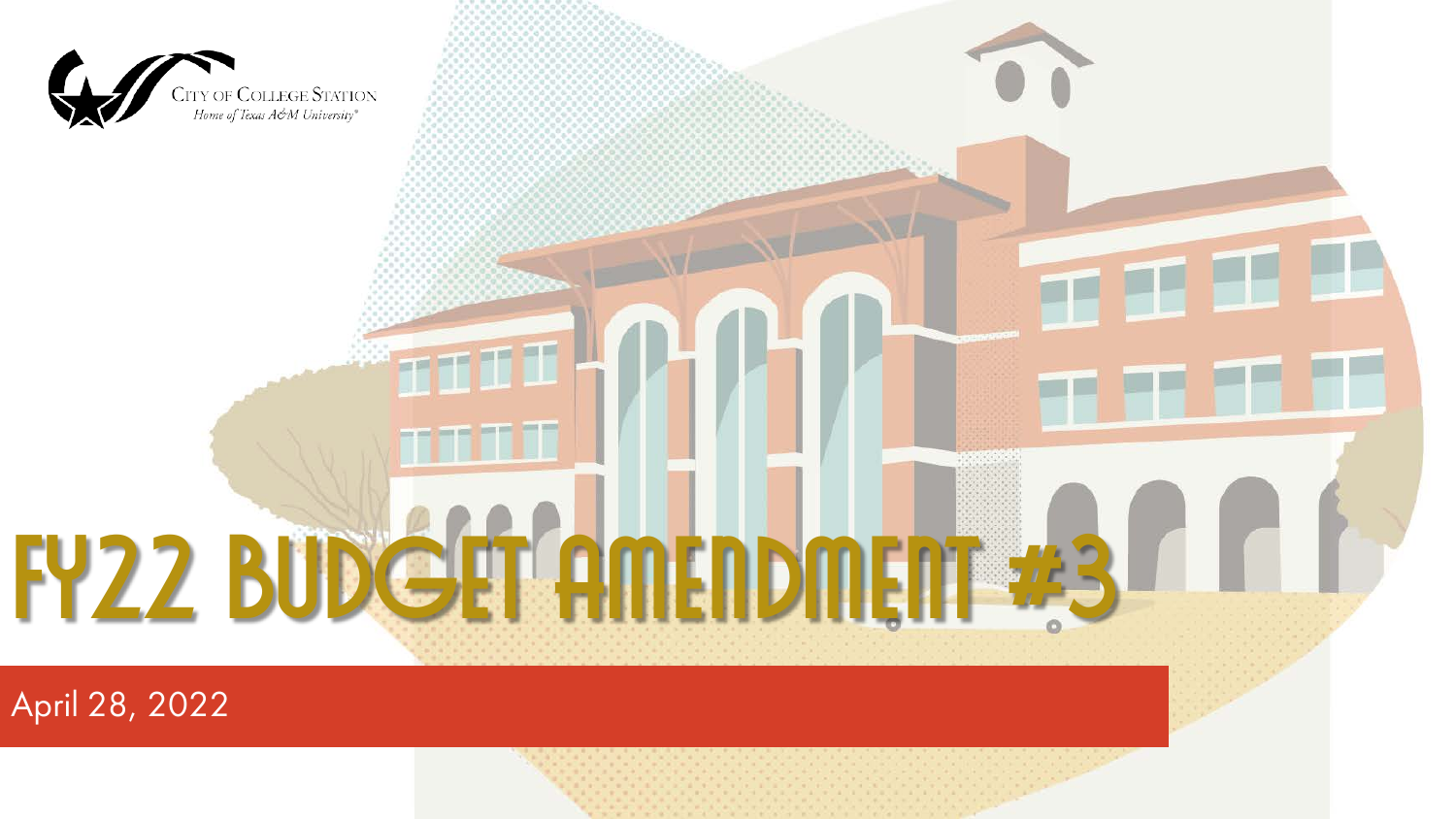# Budget Amendment Process



### **PUBLISH NOTICE OF PUBLIC HEARING**

• Notice was published in the Eagle on April 21, 2022

**3**



#### **HOLD PUBLIC HEARING**

• The action we are taking today.

## **COUNCIL CONSIDERATION AND APPROVAL**

- Ordinance Amending Budget
- Interfund Transfer



Home of Texas A&M University'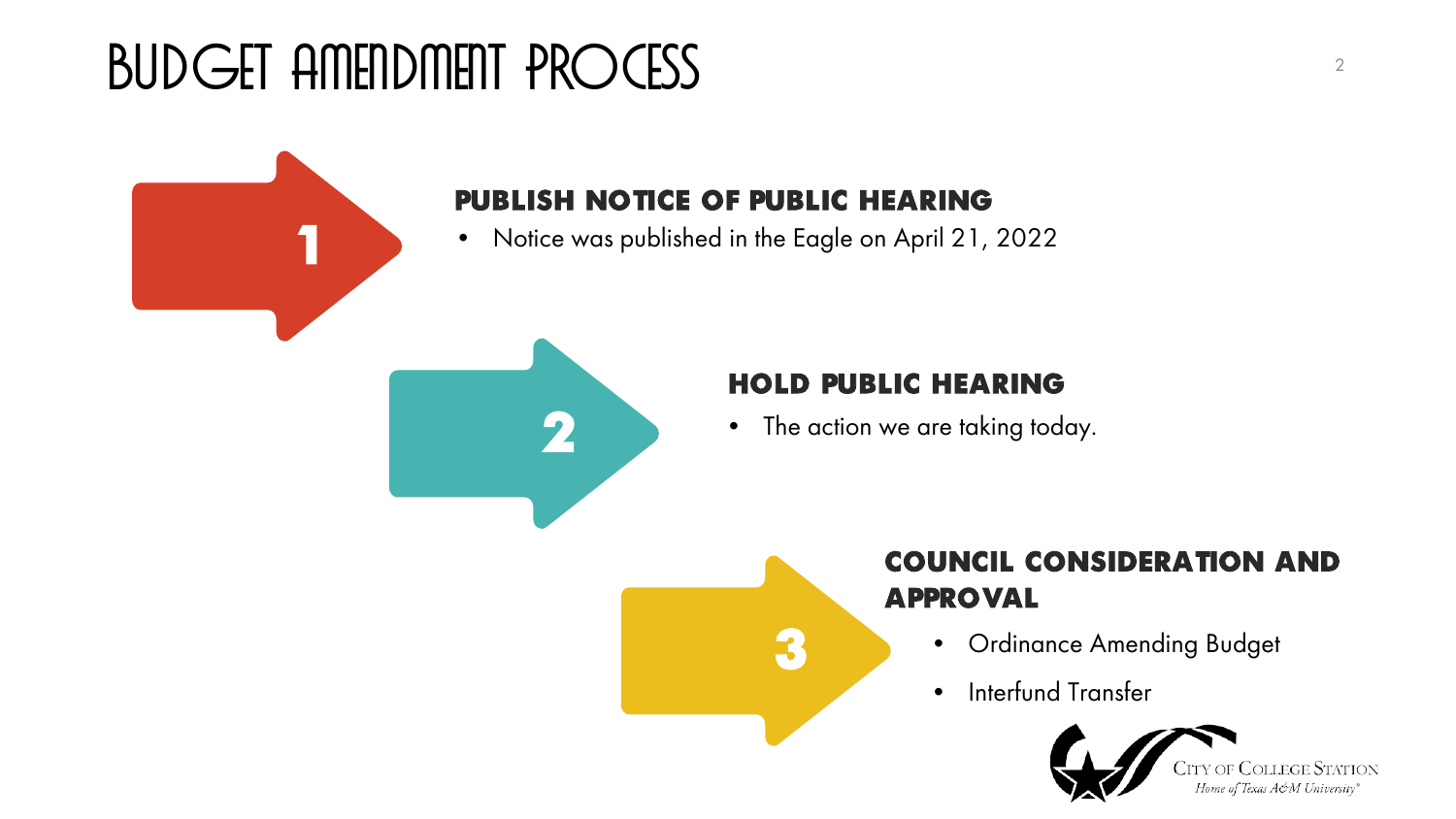# PROPOSED BUDGET AMENDMENT #3

| <b>FY22 PROPOSED ITEMS</b>                                                        |                        |  |  |
|-----------------------------------------------------------------------------------|------------------------|--|--|
|                                                                                   | <b>Proposed Amount</b> |  |  |
| <b>Training Computer Purchase</b>                                                 | \$<br>30,000           |  |  |
| <b>Electric Underground Crew</b>                                                  | 374,200                |  |  |
| <b>Economic Development Business Development</b><br>Manager (addition of 1.0 FTE) | 126,400                |  |  |
| Tourism Staff Assistant II (addition of 1.0 FTE)                                  | 68,500                 |  |  |
| <b>Pool Replaster</b>                                                             | 300,000                |  |  |
| <b>Fun For All Conceptual Design</b>                                              | 42,000                 |  |  |
| <b>Electric Purchase Power</b>                                                    | 10,000,000             |  |  |
| <b>Fuel Cost</b>                                                                  | 726,700                |  |  |
| Law Enforcement Officer Standards and Education<br>(LEOSE) Funds                  | 8,200                  |  |  |
| <b>IT Replacement</b>                                                             | 2,000,000              |  |  |
| Total Budget Increase:                                                            | 11,676,000             |  |  |
|                                                                                   | CITY OF COLLE          |  |  |

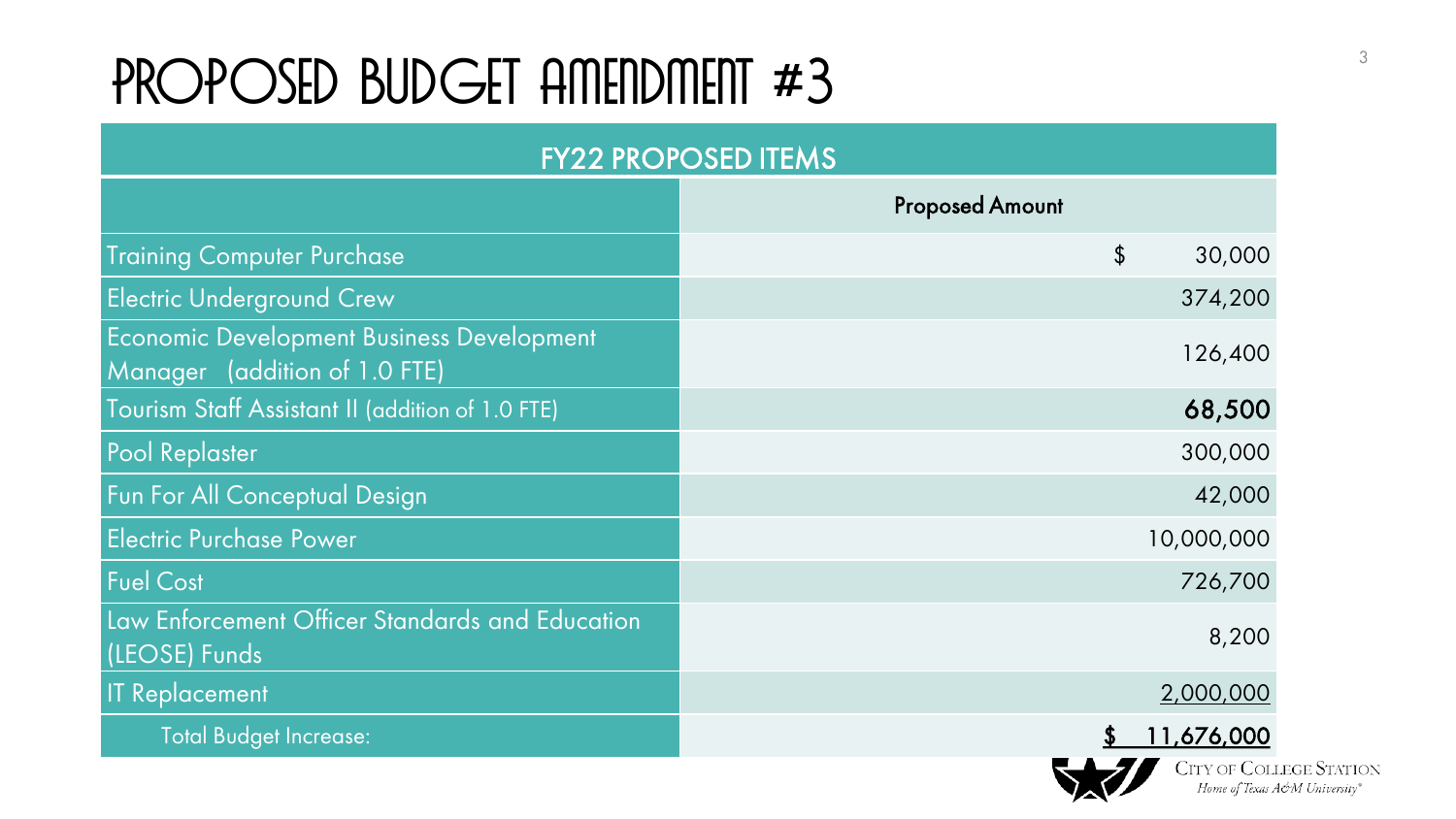## PROPOSED BUDGET AMENDMENT #3

| <b>FY22 INTERFUND TRANSFERS</b> |                        |  |             |
|---------------------------------|------------------------|--|-------------|
|                                 | <b>Proposed Amount</b> |  |             |
| <b>IT Replacement Purchases</b> |                        |  | \$2,000,000 |
| Total Budget Increase:          |                        |  | 2,000,000   |